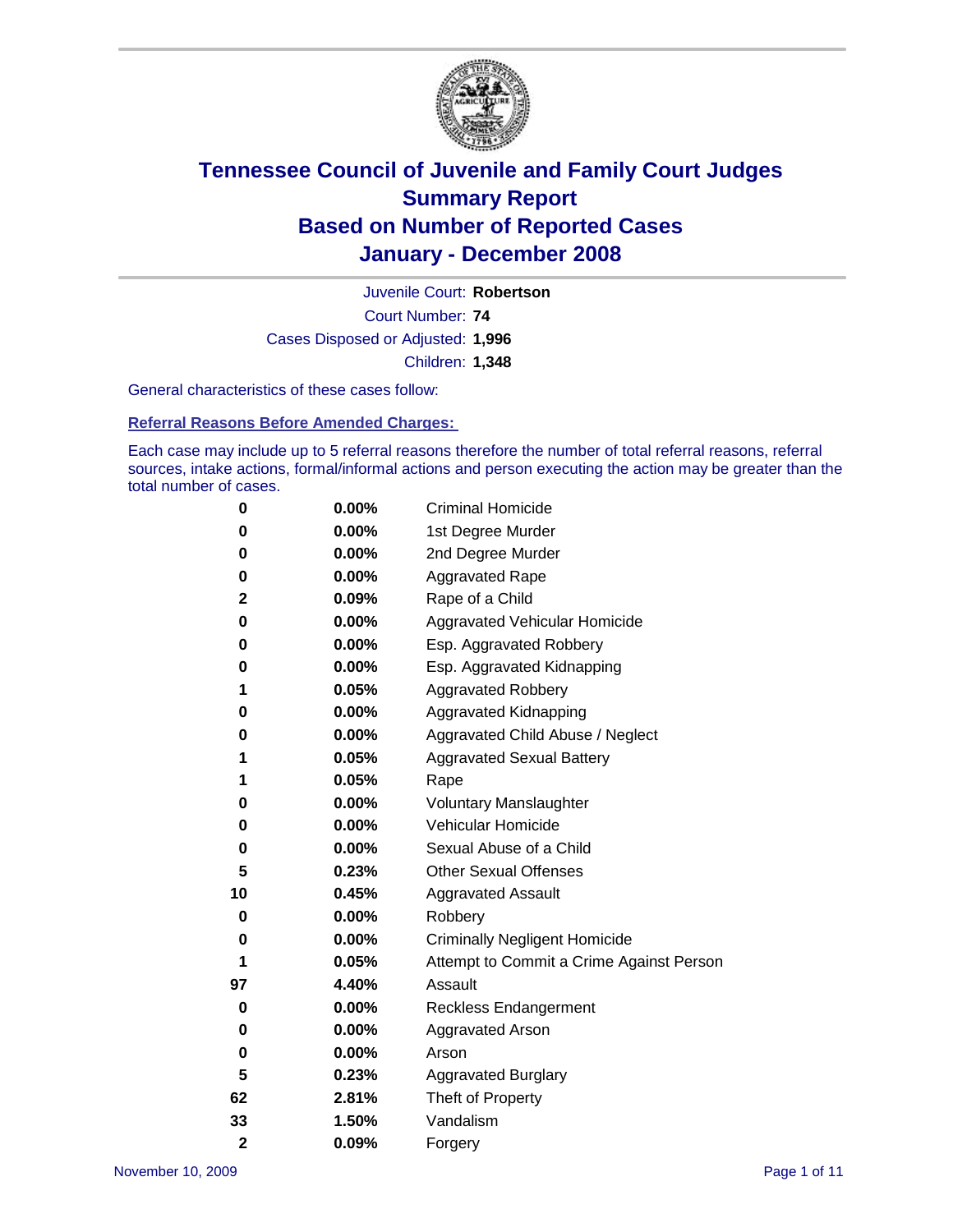

Court Number: **74** Juvenile Court: **Robertson** Cases Disposed or Adjusted: **1,996** Children: **1,348**

#### **Referral Reasons Before Amended Charges:**

Each case may include up to 5 referral reasons therefore the number of total referral reasons, referral sources, intake actions, formal/informal actions and person executing the action may be greater than the total number of cases.

| 1           | 0.05%    | <b>Worthless Checks</b>                                     |
|-------------|----------|-------------------------------------------------------------|
| $\bf{0}$    | 0.00%    | Illegal Possession / Fraudulent Use of Credit / Debit Cards |
| 12          | 0.54%    | <b>Burglary</b>                                             |
| $\mathbf 0$ | 0.00%    | Unauthorized Use of a Vehicle                               |
| $\mathbf 2$ | 0.09%    | <b>Cruelty to Animals</b>                                   |
| $\bf{0}$    | 0.00%    | Sale of Controlled Substances                               |
| 34          | 1.54%    | <b>Other Drug Offenses</b>                                  |
| 19          | 0.86%    | Possession of Controlled Substances                         |
| $\pmb{0}$   | $0.00\%$ | <b>Criminal Attempt</b>                                     |
| 3           | 0.14%    | Carrying Weapons on School Property                         |
| 4           | 0.18%    | Unlawful Carrying / Possession of a Weapon                  |
| 4           | 0.18%    | <b>Evading Arrest</b>                                       |
| 0           | 0.00%    | Escape                                                      |
| 1           | 0.05%    | Driving Under Influence (DUI)                               |
| 27          | 1.22%    | Possession / Consumption of Alcohol                         |
| 3           | 0.14%    | Resisting Stop, Frisk, Halt, Arrest or Search               |
| 0           | 0.00%    | <b>Aggravated Criminal Trespass</b>                         |
| 1           | 0.05%    | Harassment                                                  |
| 5           | 0.23%    | Failure to Appear                                           |
| $\mathbf 2$ | 0.09%    | Filing a False Police Report                                |
| 3           | 0.14%    | Criminal Impersonation                                      |
| 53          | 2.40%    | <b>Disorderly Conduct</b>                                   |
| 11          | 0.50%    | <b>Criminal Trespass</b>                                    |
| 9           | 0.41%    | <b>Public Intoxication</b>                                  |
| 0           | 0.00%    | Gambling                                                    |
| 194         | 8.79%    | Traffic                                                     |
| 9           | 0.41%    | Local Ordinances                                            |
| $\pmb{0}$   | 0.00%    | Violation of Wildlife Regulations                           |
| 5           | 0.23%    | <b>Contempt of Court</b>                                    |
| 77          | 3.49%    | Violation of Probation                                      |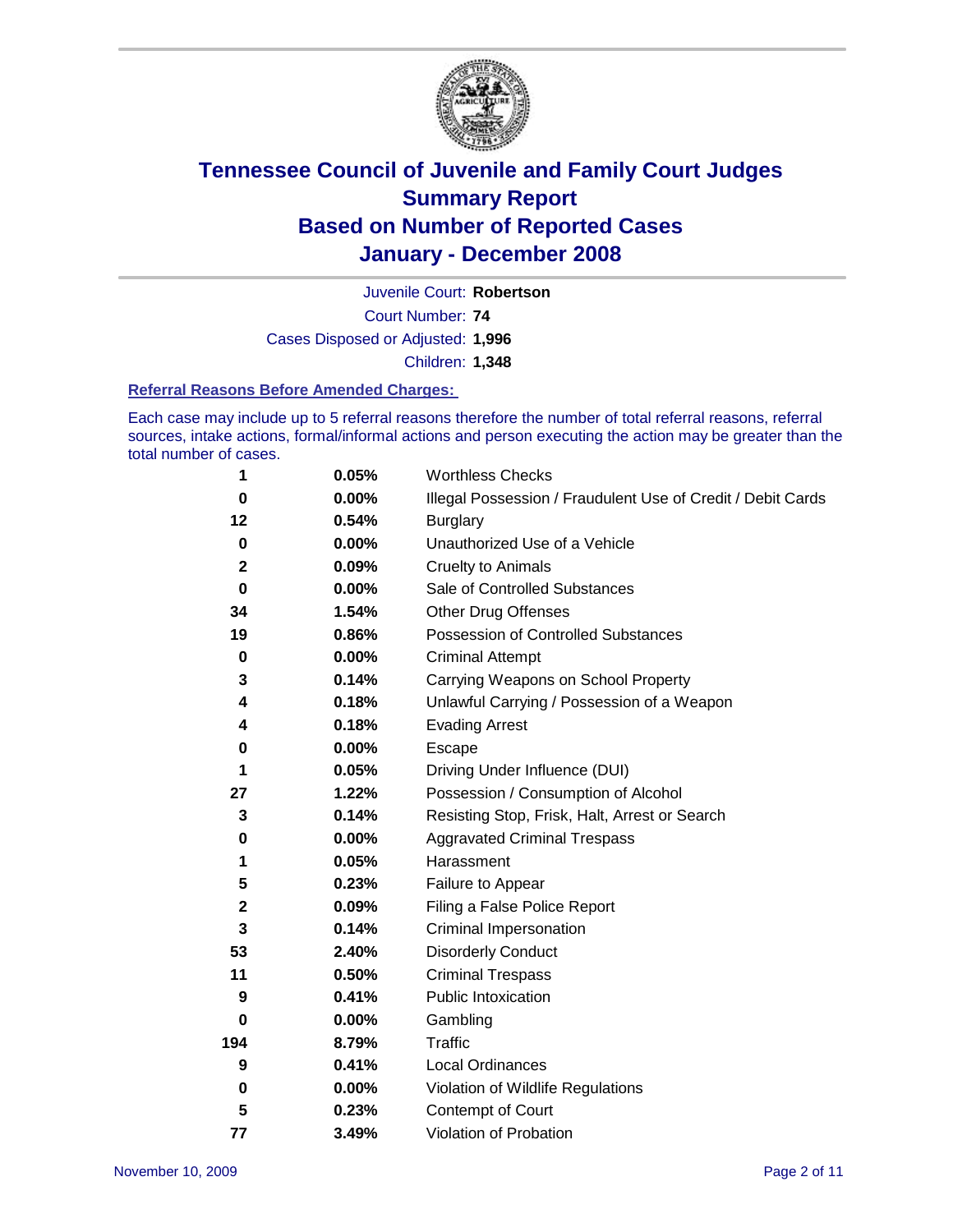

Court Number: **74** Juvenile Court: **Robertson** Cases Disposed or Adjusted: **1,996** Children: **1,348**

#### **Referral Reasons Before Amended Charges:**

Each case may include up to 5 referral reasons therefore the number of total referral reasons, referral sources, intake actions, formal/informal actions and person executing the action may be greater than the total number of cases.

| 2,207        | 100.00%  | <b>Total Referrals</b>                 |
|--------------|----------|----------------------------------------|
| 53           | 2.40%    | Other                                  |
| 0            | 0.00%    | <b>Consent to Marry</b>                |
| 0            | $0.00\%$ | <b>Request for Medical Treatment</b>   |
| 667          | 30.22%   | <b>Child Support</b>                   |
| 68           | 3.08%    | Paternity / Legitimation               |
| 12           | 0.54%    | Visitation                             |
| 40           | 1.81%    | Custody                                |
| 18           | 0.82%    | <b>Foster Care Review</b>              |
| 136          | 6.16%    | <b>Administrative Review</b>           |
| 250          | 11.33%   | <b>Judicial Review</b>                 |
| 0            | $0.00\%$ | Violation of Informal Adjustment       |
| $\bf{0}$     | $0.00\%$ | <b>Violation of Pretrial Diversion</b> |
| 3            | 0.14%    | <b>Termination of Parental Rights</b>  |
| 89           | 4.03%    | Dependency / Neglect                   |
| $\bf{0}$     | 0.00%    | <b>Physically Abused Child</b>         |
| $\mathbf{2}$ | 0.09%    | <b>Sexually Abused Child</b>           |
| 53           | 2.40%    | Violation of Curfew                    |
| $\bf{0}$     | 0.00%    | Violation of a Valid Court Order       |
| 64           | 2.90%    | Possession of Tobacco Products         |
| 3            | 0.14%    | Out-of-State Runaway                   |
| 11           | 0.50%    | In-State Runaway                       |
| 10           | 0.45%    | Truancy                                |
| 29           | 1.31%    | <b>Unruly Behavior</b>                 |
| 0            | 0.00%    | Violation of Aftercare                 |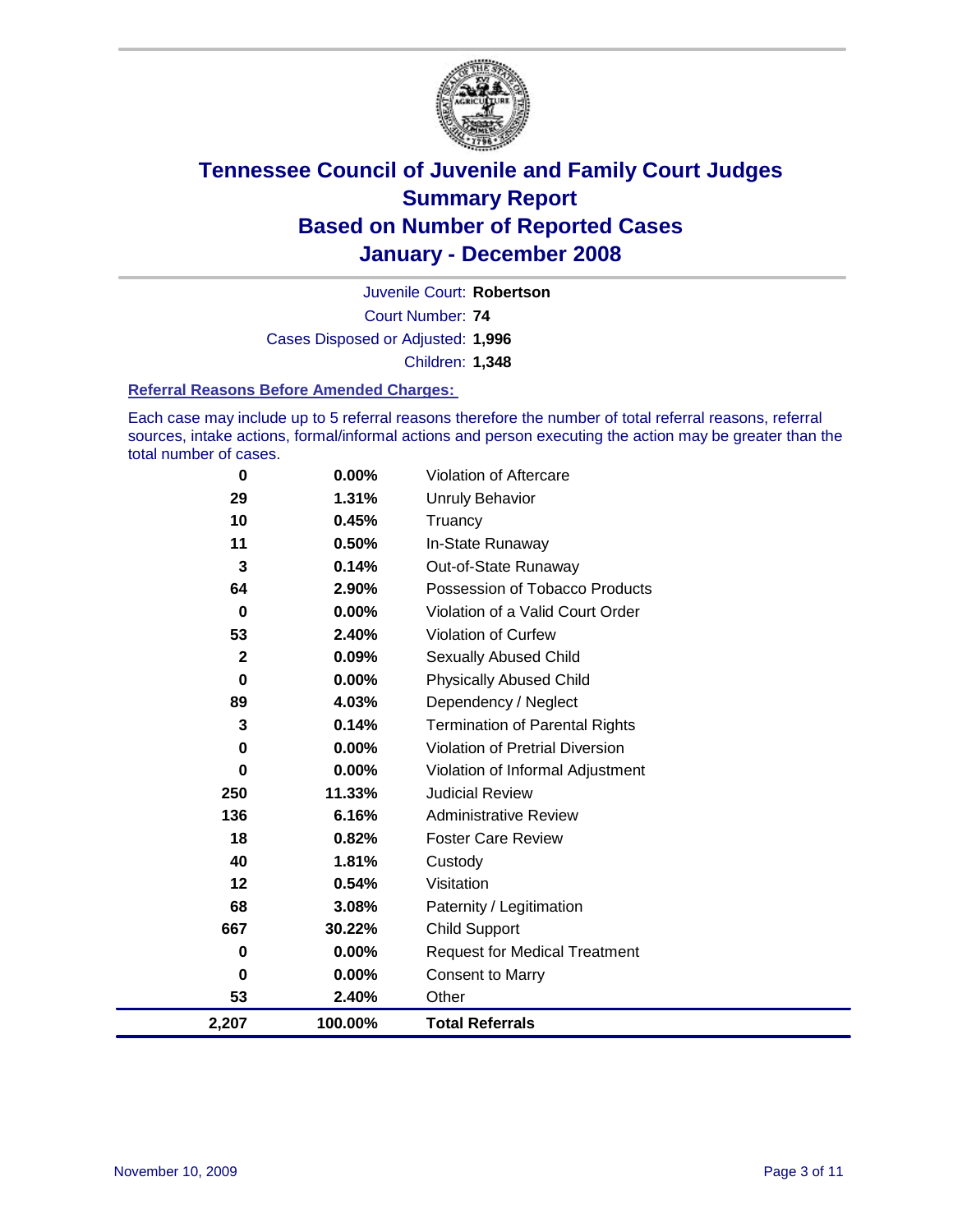

Court Number: **74** Juvenile Court: **Robertson** Cases Disposed or Adjusted: **1,996** Children: **1,348**

### **Referral Sources: 1**

| 15       | 0.68%    | Other                             |
|----------|----------|-----------------------------------|
|          |          |                                   |
| 0        | $0.00\%$ | Unknown                           |
| 0        | 0.00%    | Hospital                          |
| 0        | 0.00%    | Child & Parent                    |
| 22       | 1.00%    | Victim                            |
| 4        | 0.18%    | <b>Other Court</b>                |
| 0        | 0.00%    | Social Agency                     |
| 379      | 17.17%   | <b>Court Staff</b>                |
| 732      | 33.17%   | <b>District Attorney's Office</b> |
| 0        | $0.00\%$ | <b>Other State Department</b>     |
| 136      | 6.16%    | <b>DCS</b>                        |
| $\bf{0}$ | 0.00%    | <b>CSA</b>                        |
| 21       | 0.95%    | School                            |
| 0        | 0.00%    | Self                              |
| 20       | 0.91%    | <b>Relatives</b>                  |
| 75       | 3.40%    | <b>Parents</b>                    |
| 803      | 36.38%   | Law Enforcement                   |
|          |          |                                   |

### **Age of Child at Referral: 2**

|          | Unknown            |
|----------|--------------------|
| $0.00\%$ |                    |
| 9.12%    | Ages 19 and Over   |
| 17.58%   | Ages 17 through 18 |
| 22.55%   | Ages 15 through 16 |
| 11.87%   | Ages 13 through 14 |
| 7.34%    | Ages 11 through 12 |
| 31.53%   | Ages 10 and Under  |
|          |                    |

<sup>1</sup> If different than number of Referral Reasons (2207), verify accuracy of your court's data.

<sup>2</sup> One child could be counted in multiple categories, verify accuracy of your court's data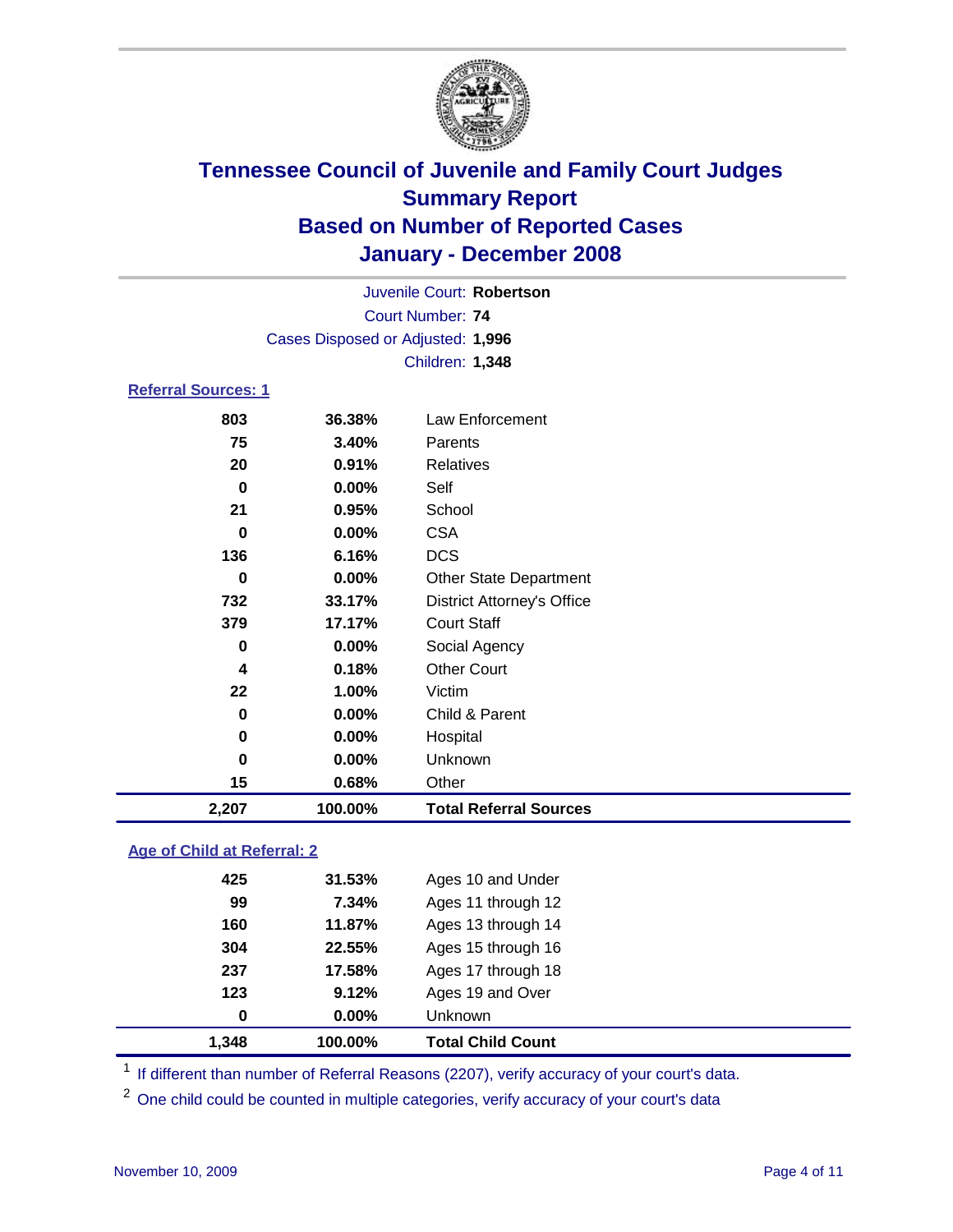

| Juvenile Court: Robertson               |                                   |                          |  |  |
|-----------------------------------------|-----------------------------------|--------------------------|--|--|
|                                         | Court Number: 74                  |                          |  |  |
|                                         | Cases Disposed or Adjusted: 1,996 |                          |  |  |
|                                         |                                   | Children: 1,348          |  |  |
| Sex of Child: 1                         |                                   |                          |  |  |
| 974                                     | 72.26%                            | Male                     |  |  |
| 366                                     | 27.15%                            | Female                   |  |  |
| 8                                       | 0.59%                             | Unknown                  |  |  |
| 1,348                                   | 100.00%                           | <b>Total Child Count</b> |  |  |
| Race of Child: 1                        |                                   |                          |  |  |
| 790                                     | 58.61%                            | White                    |  |  |
| 299                                     | 22.18%                            | African American         |  |  |
| 0                                       | 0.00%                             | Native American          |  |  |
| $\bf{0}$                                | 0.00%                             | Asian                    |  |  |
| 9                                       | 0.67%                             | Mixed                    |  |  |
| 250                                     | 18.55%                            | Unknown                  |  |  |
| 1,348                                   | 100.00%                           | <b>Total Child Count</b> |  |  |
| <b>Hispanic Origin: 1</b>               |                                   |                          |  |  |
| 57                                      | 4.23%                             | Yes                      |  |  |
| 1,042                                   | 77.30%                            | <b>No</b>                |  |  |
| 249                                     | 18.47%                            | Unknown                  |  |  |
| 1,348                                   | 100.00%                           | <b>Total Child Count</b> |  |  |
| <b>School Enrollment of Children: 1</b> |                                   |                          |  |  |
| 518                                     | 38.43%                            | Yes                      |  |  |
| 23                                      | 1.71%                             | <b>No</b>                |  |  |
| 807                                     | 59.87%                            | Unknown                  |  |  |
| 1,348                                   | 100.00%                           | <b>Total Child Count</b> |  |  |

<sup>1</sup> One child could be counted in multiple categories, verify accuracy of your court's data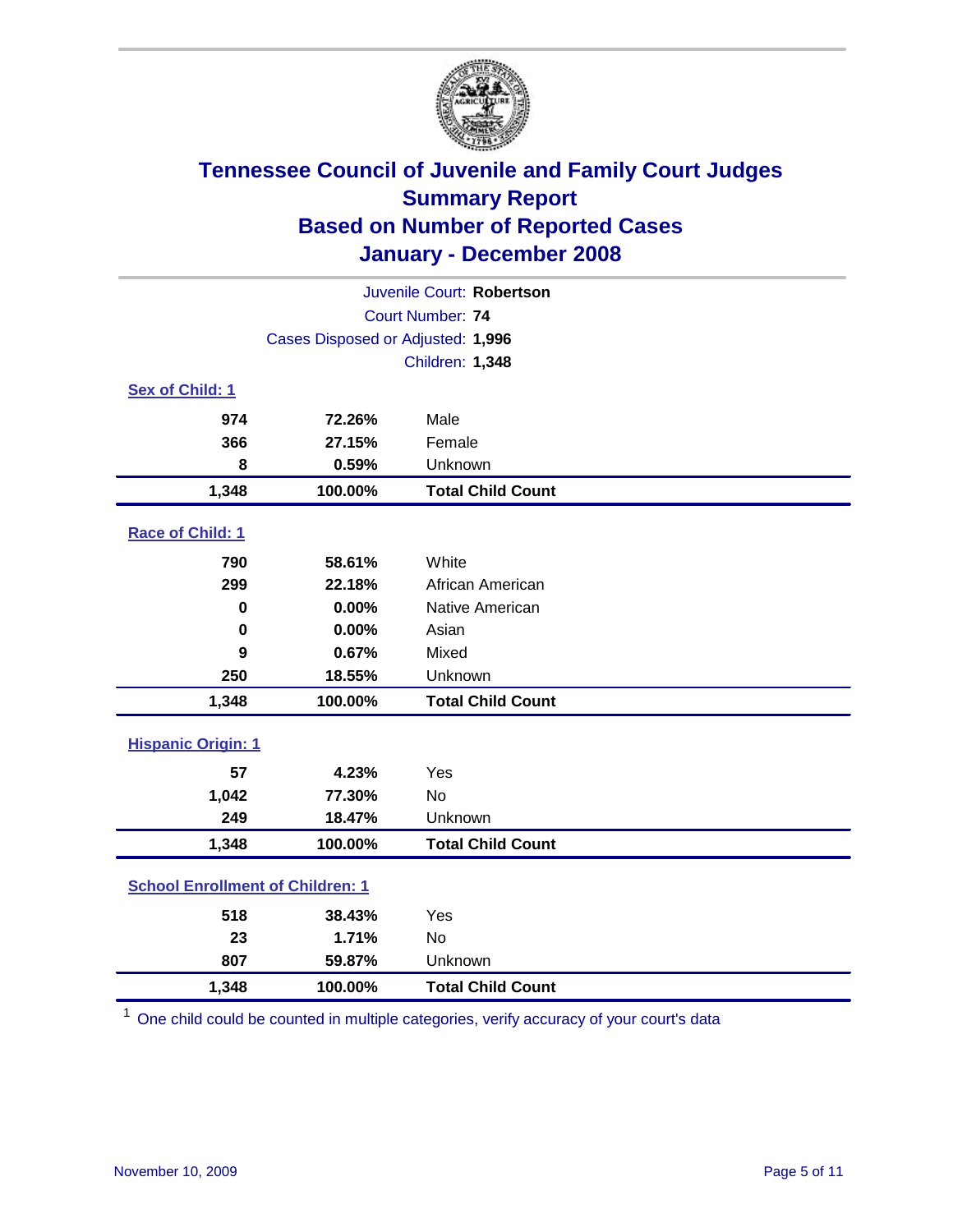

Court Number: **74** Juvenile Court: **Robertson** Cases Disposed or Adjusted: **1,996** Children: **1,348**

### **Living Arrangement of Child at Time of Referral: 1**

| 1,348        | 100.00%  | <b>Total Child Count</b>     |
|--------------|----------|------------------------------|
| 3            | 0.22%    | Other                        |
| 775          | 57.49%   | <b>Unknown</b>               |
| 0            | $0.00\%$ | Independent                  |
| 0            | $0.00\%$ | In an Institution            |
| 0            | $0.00\%$ | In a Residential Center      |
| 3            | 0.22%    | In a Group Home              |
| $\mathbf{2}$ | 0.15%    | With Foster Family           |
| 4            | $0.30\%$ | <b>With Adoptive Parents</b> |
| 26           | 1.93%    | <b>With Relatives</b>        |
| 78           | 5.79%    | With Father                  |
| 337          | 25.00%   | With Mother                  |
| 5            | 0.37%    | With Mother and Stepfather   |
| 4            | $0.30\%$ | With Father and Stepmother   |
| 111          | 8.23%    | With Both Biological Parents |

#### **Type of Detention: 2**

| 1.996 | 100.00%  | <b>Total Detention Count</b> |  |
|-------|----------|------------------------------|--|
| 0     | $0.00\%$ | Other                        |  |
| 1,988 | 99.60%   | Does Not Apply               |  |
| 0     | $0.00\%$ | <b>Unknown</b>               |  |
| 0     | $0.00\%$ | <b>Psychiatric Hospital</b>  |  |
| 0     | 0.00%    | Jail - No Separation         |  |
| 0     | $0.00\%$ | Jail - Partial Separation    |  |
| 0     | $0.00\%$ | Jail - Complete Separation   |  |
| 4     | 0.20%    | Juvenile Detention Facility  |  |
| 4     | 0.20%    | Non-Secure Placement         |  |
|       |          |                              |  |

<sup>1</sup> One child could be counted in multiple categories, verify accuracy of your court's data

<sup>2</sup> If different than number of Cases (1996) verify accuracy of your court's data.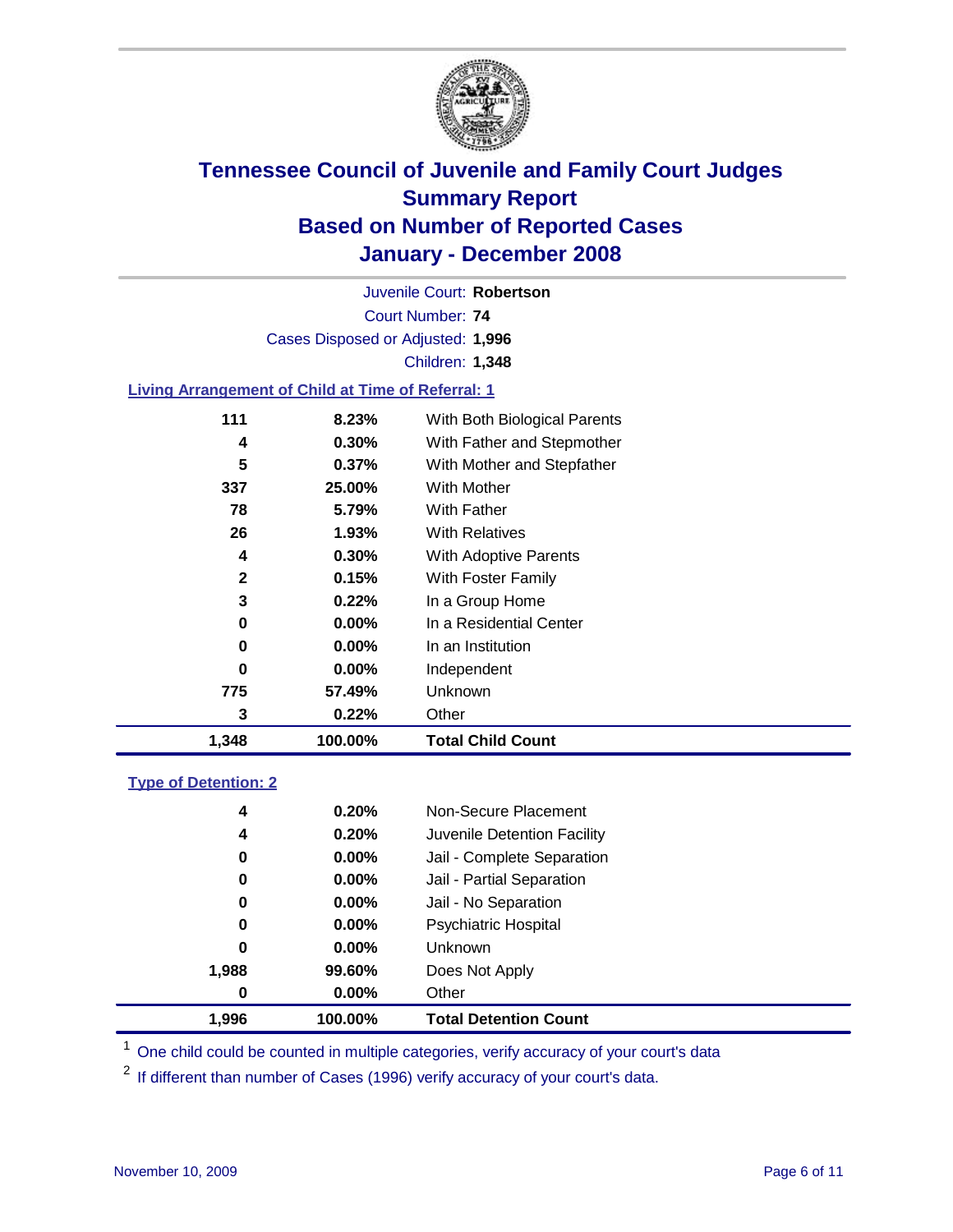

| Juvenile Court: Robertson                          |                                   |                                      |  |  |  |
|----------------------------------------------------|-----------------------------------|--------------------------------------|--|--|--|
|                                                    | Court Number: 74                  |                                      |  |  |  |
|                                                    | Cases Disposed or Adjusted: 1,996 |                                      |  |  |  |
|                                                    |                                   | Children: 1,348                      |  |  |  |
| <b>Placement After Secure Detention Hearing: 1</b> |                                   |                                      |  |  |  |
| 3                                                  | 0.15%                             | Returned to Prior Living Arrangement |  |  |  |
| 4                                                  | 0.20%                             | Juvenile Detention Facility          |  |  |  |
| $\bf{0}$                                           | 0.00%                             | Jail                                 |  |  |  |
| 1                                                  | 0.05%                             | Shelter / Group Home                 |  |  |  |
| 0                                                  | 0.00%                             | <b>Foster Family Home</b>            |  |  |  |
| 0                                                  | 0.00%                             | Psychiatric Hospital                 |  |  |  |
| 1                                                  | 0.05%                             | Unknown                              |  |  |  |
| 1,986                                              | 99.50%                            | Does Not Apply                       |  |  |  |
| 1                                                  | 0.05%                             | Other                                |  |  |  |
| 1,996                                              | 100.00%                           | <b>Total Placement Count</b>         |  |  |  |
|                                                    |                                   |                                      |  |  |  |
| <b>Intake Actions: 2</b>                           |                                   |                                      |  |  |  |
| 848                                                | 38.42%                            | <b>Petition Filed</b>                |  |  |  |
| 77                                                 | 3.49%                             | <b>Motion Filed</b>                  |  |  |  |
| 791                                                | 35.84%                            | <b>Citation Processed</b>            |  |  |  |
| 0                                                  | $0.00\%$                          | Notification of Paternity Processed  |  |  |  |
| 299                                                | 13.55%                            | Scheduling of Judicial Review        |  |  |  |
| 108                                                | 4.89%                             | Scheduling of Administrative Review  |  |  |  |
| 22                                                 | 1.00%                             | Scheduling of Foster Care Review     |  |  |  |
| $\bf{0}$                                           | 0.00%                             | Unknown                              |  |  |  |
| 8                                                  | 0.36%                             | Does Not Apply                       |  |  |  |
| 54                                                 | 2.45%                             | Other                                |  |  |  |
| 2,207                                              | 100.00%                           | <b>Total Intake Count</b>            |  |  |  |

<sup>1</sup> If different than number of Cases (1996) verify accuracy of your court's data.

<sup>2</sup> If different than number of Referral Reasons (2207), verify accuracy of your court's data.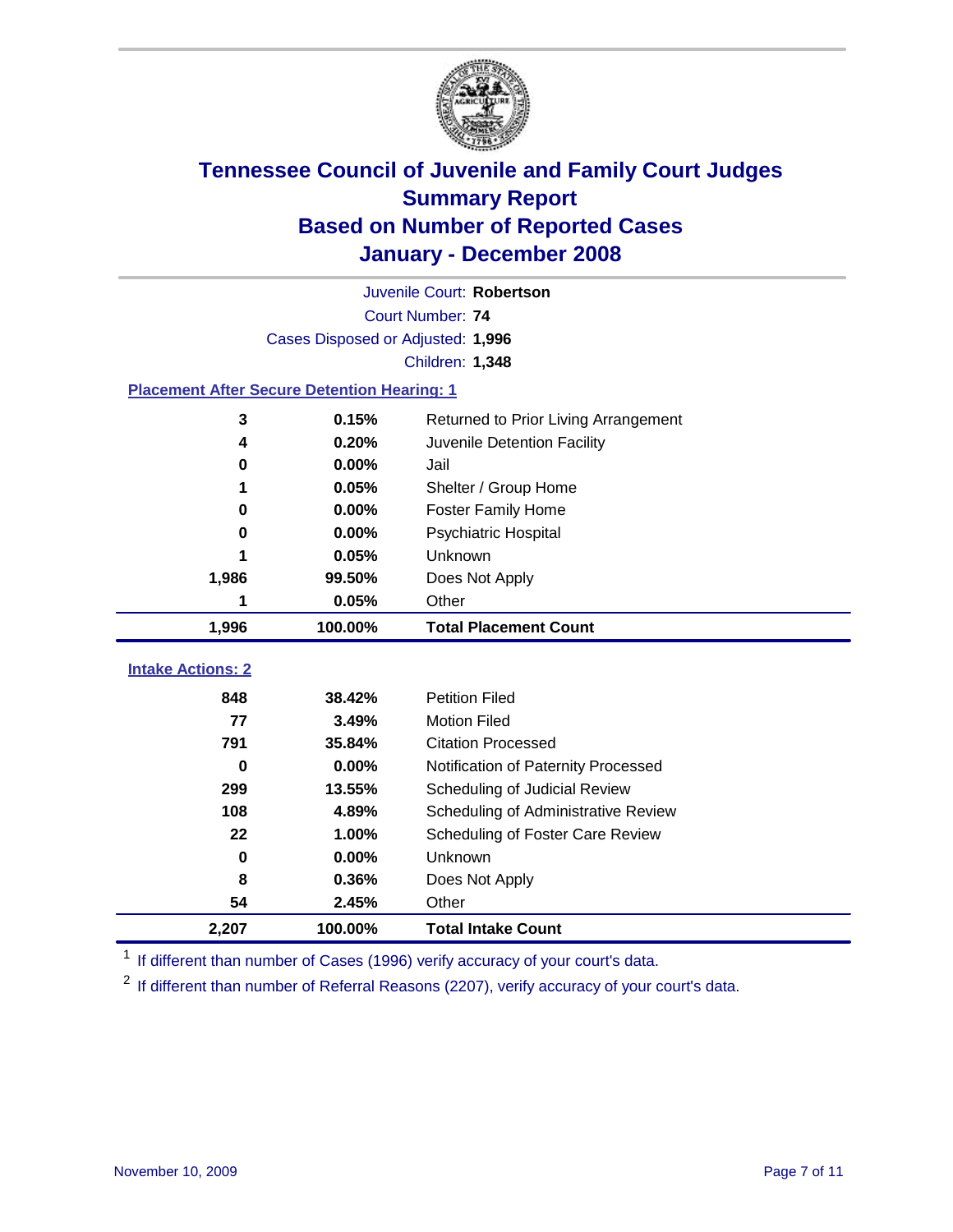

Court Number: **74** Juvenile Court: **Robertson** Cases Disposed or Adjusted: **1,996** Children: **1,348**

### **Last Grade Completed by Child: 1**

| 1,348        | 100.00% | <b>Total Child Count</b> |
|--------------|---------|--------------------------|
| 4            | 0.30%   | Other                    |
| 845          | 62.69%  | Unknown                  |
| 6            | 0.45%   | Never Attended School    |
| $\bf{0}$     | 0.00%   | Graduated                |
| $\mathbf 0$  | 0.00%   | <b>GED</b>               |
| 1            | 0.07%   | Non-Graded Special Ed    |
| 13           | 0.96%   | 12th Grade               |
| 93           | 6.90%   | 11th Grade               |
| 72           | 5.34%   | 10th Grade               |
| 89           | 6.60%   | 9th Grade                |
| 77           | 5.71%   | 8th Grade                |
| 65           | 4.82%   | 7th Grade                |
| 41           | 3.04%   | 6th Grade                |
| 27           | 2.00%   | 5th Grade                |
| 6            | 0.45%   | 4th Grade                |
| $\mathbf{2}$ | 0.15%   | 3rd Grade                |
| $\mathbf{2}$ | 0.15%   | 2nd Grade                |
| 0            | 0.00%   | 1st Grade                |
| 1            | 0.07%   | Kindergarten             |
| $\bf{0}$     | 0.00%   | Preschool                |
| 4            | 0.30%   | Too Young for School     |

### **Enrolled in Special Education: 1**

| 8     | 0.59%   | Yes                      |
|-------|---------|--------------------------|
| 21    | 1.56%   | No                       |
| 1,319 | 97.85%  | Unknown                  |
| 1,348 | 100.00% | <b>Total Child Count</b> |

One child could be counted in multiple categories, verify accuracy of your court's data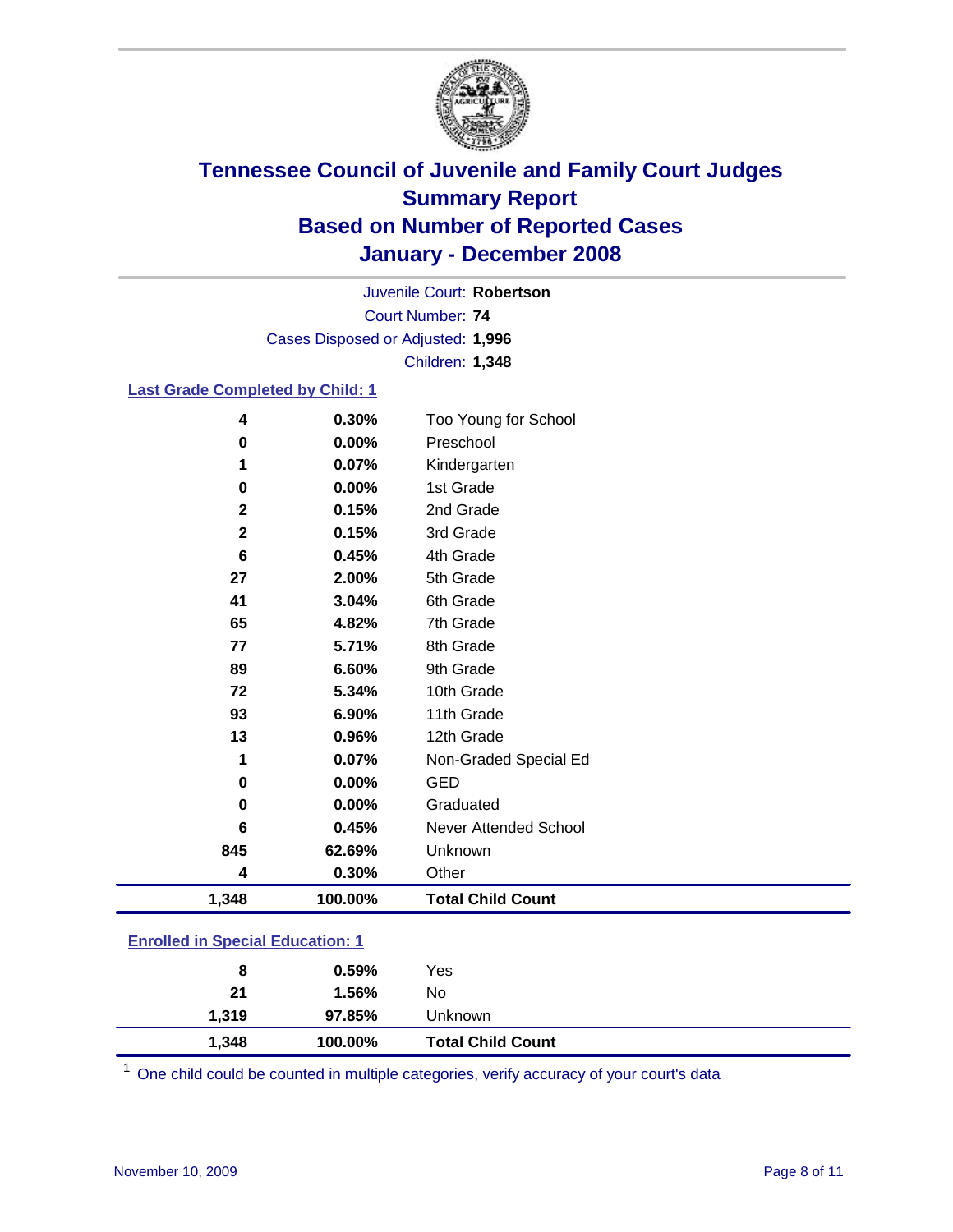

| Juvenile Court: Robertson    |                                   |                           |  |  |  |
|------------------------------|-----------------------------------|---------------------------|--|--|--|
|                              | Court Number: 74                  |                           |  |  |  |
|                              | Cases Disposed or Adjusted: 1,996 |                           |  |  |  |
|                              | <b>Children: 1,348</b>            |                           |  |  |  |
| <b>Action Executed By: 1</b> |                                   |                           |  |  |  |
| 46                           | 2.08%                             | Judge                     |  |  |  |
| 1,945                        | 88.13%                            | Referee                   |  |  |  |
| 163                          | 7.39%                             | <b>YSO</b>                |  |  |  |
| 53                           | 2.40%                             | Other                     |  |  |  |
| 0                            | $0.00\%$                          | Unknown                   |  |  |  |
| 2,207                        | 100.00%                           | <b>Total Action Count</b> |  |  |  |

### **Formal / Informal Actions: 1**

| 243   | 11.01%   | Dismissed                                        |
|-------|----------|--------------------------------------------------|
| 88    | $3.99\%$ | Retired / Nolle Prosequi                         |
| 175   | 7.93%    | <b>Complaint Substantiated Delinquent</b>        |
| 45    | 2.04%    | <b>Complaint Substantiated Status Offender</b>   |
| 41    | 1.86%    | <b>Complaint Substantiated Dependent/Neglect</b> |
| 0     | $0.00\%$ | <b>Complaint Substantiated Abused</b>            |
| 0     | $0.00\%$ | <b>Complaint Substantiated Mentally III</b>      |
| 322   | 14.59%   | Informal Adjustment                              |
| 144   | 6.52%    | <b>Pretrial Diversion</b>                        |
| 0     | $0.00\%$ | <b>Transfer to Adult Court Hearing</b>           |
| 0     | $0.00\%$ | Charges Cleared by Transfer to Adult Court       |
| 257   | 11.64%   | Special Proceeding                               |
| 473   | 21.43%   | <b>Review Concluded</b>                          |
| 396   | 17.94%   | Case Held Open                                   |
| 23    | 1.04%    | Other                                            |
| 0     | $0.00\%$ | <b>Unknown</b>                                   |
| 2,207 | 100.00%  | <b>Total Action Count</b>                        |

<sup>1</sup> If different than number of Referral Reasons (2207), verify accuracy of your court's data.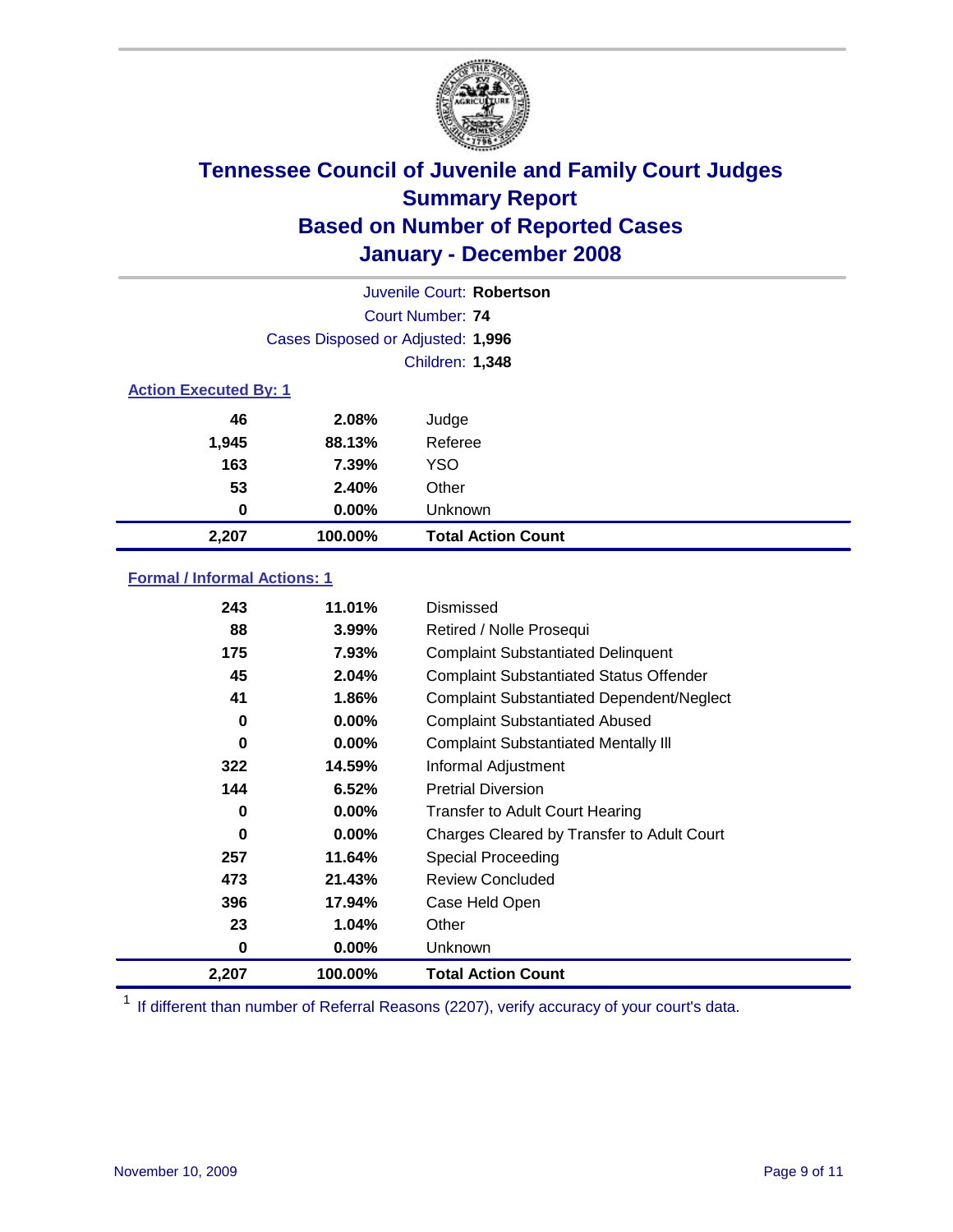

|                                                                                |                                   | Juvenile Court: Robertson                            |
|--------------------------------------------------------------------------------|-----------------------------------|------------------------------------------------------|
|                                                                                |                                   | <b>Court Number: 74</b>                              |
|                                                                                | Cases Disposed or Adjusted: 1,996 |                                                      |
|                                                                                |                                   | Children: 1,348                                      |
| <b>Case Outcomes:</b><br>There can be multiple outcomes for one child or case. |                                   |                                                      |
| 251                                                                            | 7.81%                             | <b>Case Dismissed</b>                                |
| 148                                                                            | 4.60%                             | Case Retired or Nolle Prosequi                       |
| 13                                                                             | 0.40%                             | Warned / Counseled                                   |
| 350                                                                            | 10.89%                            | <b>Held Open For Review</b>                          |
| 226                                                                            | 7.03%                             | Supervision / Probation to Juvenile Court            |
| 0                                                                              | 0.00%                             | <b>Probation to Parents</b>                          |
| 2                                                                              | 0.06%                             | Referral to Another Entity for Supervision / Service |
| 1                                                                              | 0.03%                             | Referred for Mental Health Counseling                |
| 22                                                                             | 0.68%                             | Referred for Alcohol and Drug Counseling             |
| 0                                                                              | 0.00%                             | <b>Referred to Alternative School</b>                |
| 0                                                                              | 0.00%                             | Referred to Private Child Agency                     |
| 71                                                                             | 2.21%                             | Referred to Defensive Driving School                 |
| 0                                                                              | 0.00%                             | Referred to Alcohol Safety School                    |
| 45                                                                             | 1.40%                             | Referred to Juvenile Court Education-Based Program   |
| 0                                                                              | 0.00%                             | Driver's License Held Informally                     |
| 0                                                                              | 0.00%                             | <b>Voluntary Placement with DMHMR</b>                |
| 0                                                                              | 0.00%                             | <b>Private Mental Health Placement</b>               |
| 0                                                                              | 0.00%                             | <b>Private MR Placement</b>                          |
| 5                                                                              | 0.16%                             | Placement with City/County Agency/Facility           |
| 1                                                                              | 0.03%                             | Placement with Relative / Other Individual           |
| 113                                                                            | 3.52%                             | Fine                                                 |
| 184                                                                            | 5.72%                             | <b>Public Service</b>                                |
| 49                                                                             | 1.52%                             | Restitution                                          |
| 0                                                                              | 0.00%                             | <b>Runaway Returned</b>                              |
| 70                                                                             | 2.18%                             | No Contact Order                                     |
| 0                                                                              | 0.00%                             | Injunction Other than No Contact Order               |
| 13                                                                             | 0.40%                             | <b>House Arrest</b>                                  |
| 1                                                                              | 0.03%                             | <b>Court Defined Curfew</b>                          |
| 0                                                                              | 0.00%                             | Dismissed from Informal Adjustment                   |
| 0                                                                              | 0.00%                             | <b>Dismissed from Pretrial Diversion</b>             |
| 105                                                                            | 3.27%                             | <b>Released from Probation</b>                       |
| 0                                                                              | 0.00%                             | <b>Transferred to Adult Court</b>                    |
| 0                                                                              | 0.00%                             | <b>DMHMR Involuntary Commitment</b>                  |